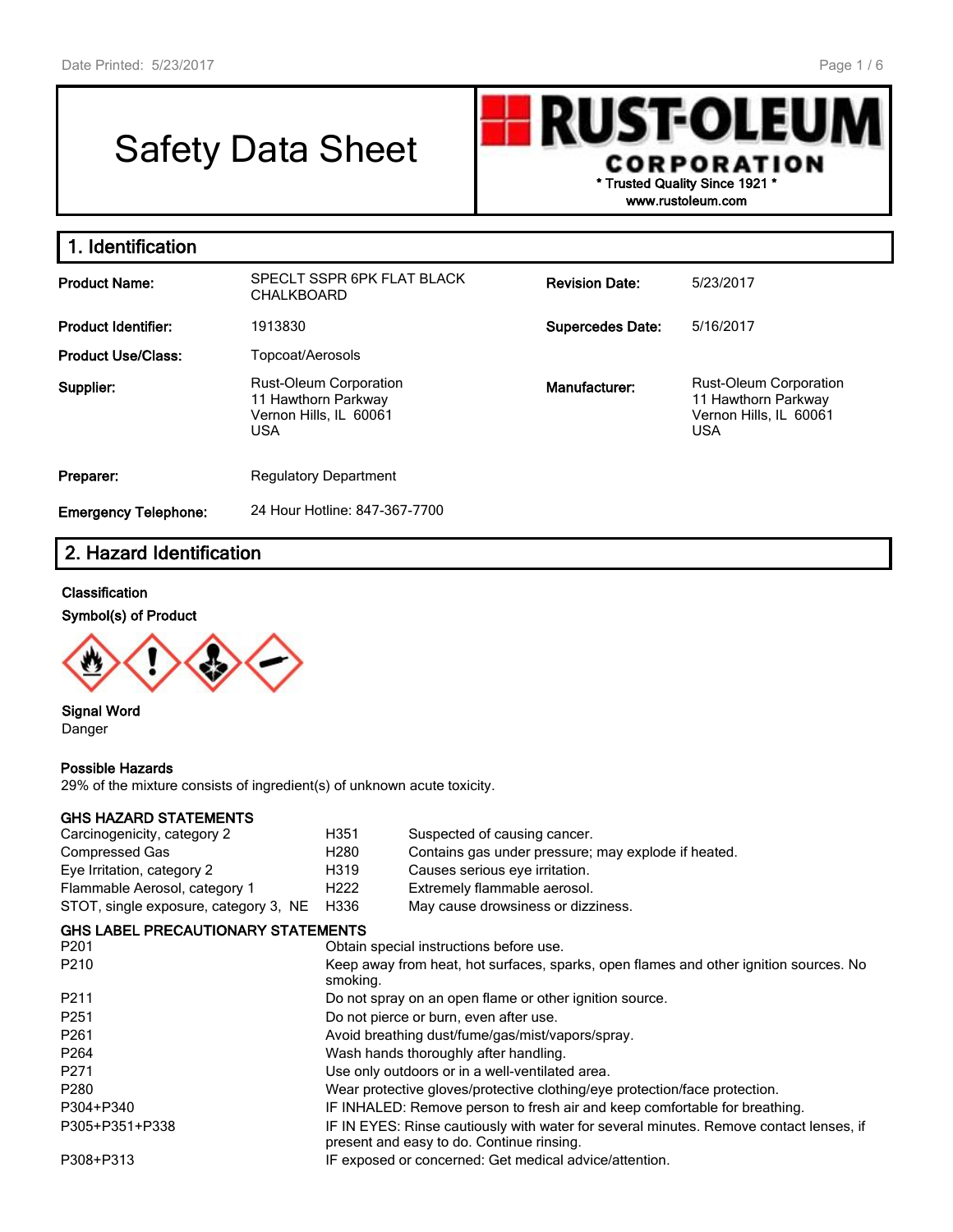| P312      | Call a POISON CENTER or doctor/physician if you feel unwell.                               |
|-----------|--------------------------------------------------------------------------------------------|
| P337+P313 | If eye irritation persists: Get medical advice/attention.                                  |
| P403+P233 | Store in a well-ventilated place. Keep container tightly closed.                           |
| P405      | Store locked up.                                                                           |
| P410+P403 | Protect from sunlight. Store in a well-ventilated place.                                   |
| P410+P412 | Protect from sunlight. Do no expose to temperatures exceeding 50°C/ 122°F.                 |
| P501      | Dispose of contents/container in accordance with local, regional and national regulations. |
|           |                                                                                            |

# 3. Composition/Information On Ingredients

#### HAZARDOUS SUBSTANCES

| <b>Chemical Name</b>                   | CAS-No.        | <b>Wt.%</b><br><b>Range</b> | <b>GHS Symbols</b>    | <b>GHS Statements</b> |
|----------------------------------------|----------------|-----------------------------|-----------------------|-----------------------|
| Acetone                                | 67-64-1        | $25 - 50$                   | GHS02-GHS07           | H225-319-332-336      |
| Propane                                | 74-98-6        | $10 - 25$                   | GHS04                 | H <sub>280</sub>      |
| Naphtha, Petroleum, Hydrotreated Light | 64742-49-0     | $10 - 25$                   | GHS08                 | H304                  |
| <b>Hydrotreated Light Distillate</b>   | 64742-47-8     | $10 - 25$                   | GHS08                 | H304                  |
| n-Butane                               | 106-97-8       | $2.5 - 10$                  | GHS04                 | H <sub>280</sub>      |
| Xylenes (o-, m-, p- isomers)           | 1330-20-7      | $2.5 - 10$                  | GHS02-GHS07           | H226-315-319-332      |
| Carbon Black                           | 1333-86-4      | $1.0 - 2.5$                 | Not Available         | Not Available         |
| <b>Barium Sulfate</b>                  | 7727-43-7      | $1.0 - 2.5$                 | Not Available         | Not Available         |
| Ethylbenzene                           | $100 - 41 - 4$ | $0.1 - 1.0$                 | GHS02-GHS07-<br>GHS08 | H225-304-332-351-373  |

# 4. First-aid Measures

FIRST AID - EYE CONTACT: Immediately flush eyes with plenty of water for at least 15 minutes holding eyelids open. Get medical attention. Do NOT allow rubbing of eyes or keeping eyes closed.

FIRST AID - SKIN CONTACT: Wash skin with soap and water. Remove contaminated clothing. Get medical attention if irritation develops or persists.

FIRST AID - INHALATION: Remove to fresh air. If not breathing, give artificial respiration. If breathing is difficult, give oxygen. Get immediate medical attention. Do NOT use mouth-to-mouth resuscitation. If you experience difficulty in breathing, leave the area to obtain fresh air. If continued difficulty is experienced, get medical assistance immediately.

FIRST AID - INGESTION: Aspiration hazard: Do not induce vomiting or give anything by mouth because this material can enter the lungs and cause severe lung damage. Get immediate medical attention. If swallowed, get medical attention.

# 5. Fire-fighting Measures

EXTINGUISHING MEDIA: Alcohol Film Forming Foam, Carbon Dioxide, Dry Chemical, Dry Sand, Water Fog

UNUSUAL FIRE AND EXPLOSION HAZARDS: FLASH POINT IS LESS THAN 20°F. EXTREMELY FLAMMABLE LIQUID AND VAPOR!Water spray may be ineffective. Closed containers may explode when exposed to extreme heat due to buildup of steam. Closed containers may explode when exposed to extreme heat. Vapors may form explosive mixtures with air. Vapors can travel to a source of ignition and flash back. Keep containers tightly closed. Isolate from heat, electrical equipment, sparks and open flame. Perforation of the pressurized container may cause bursting of the can. No unusual fire or explosion hazards noted.

SPECIAL FIREFIGHTING PROCEDURES: Water may be used to cool closed containers to prevent pressure buildup and possible autoignition or explosion. Full protective equipment including self-contained breathing apparatus should be used. Evacuate area and fight fire from a safe distance. Use water spray to keep fire-exposed containers cool. Containers may explode when heated.

## 6. Accidental Release Measures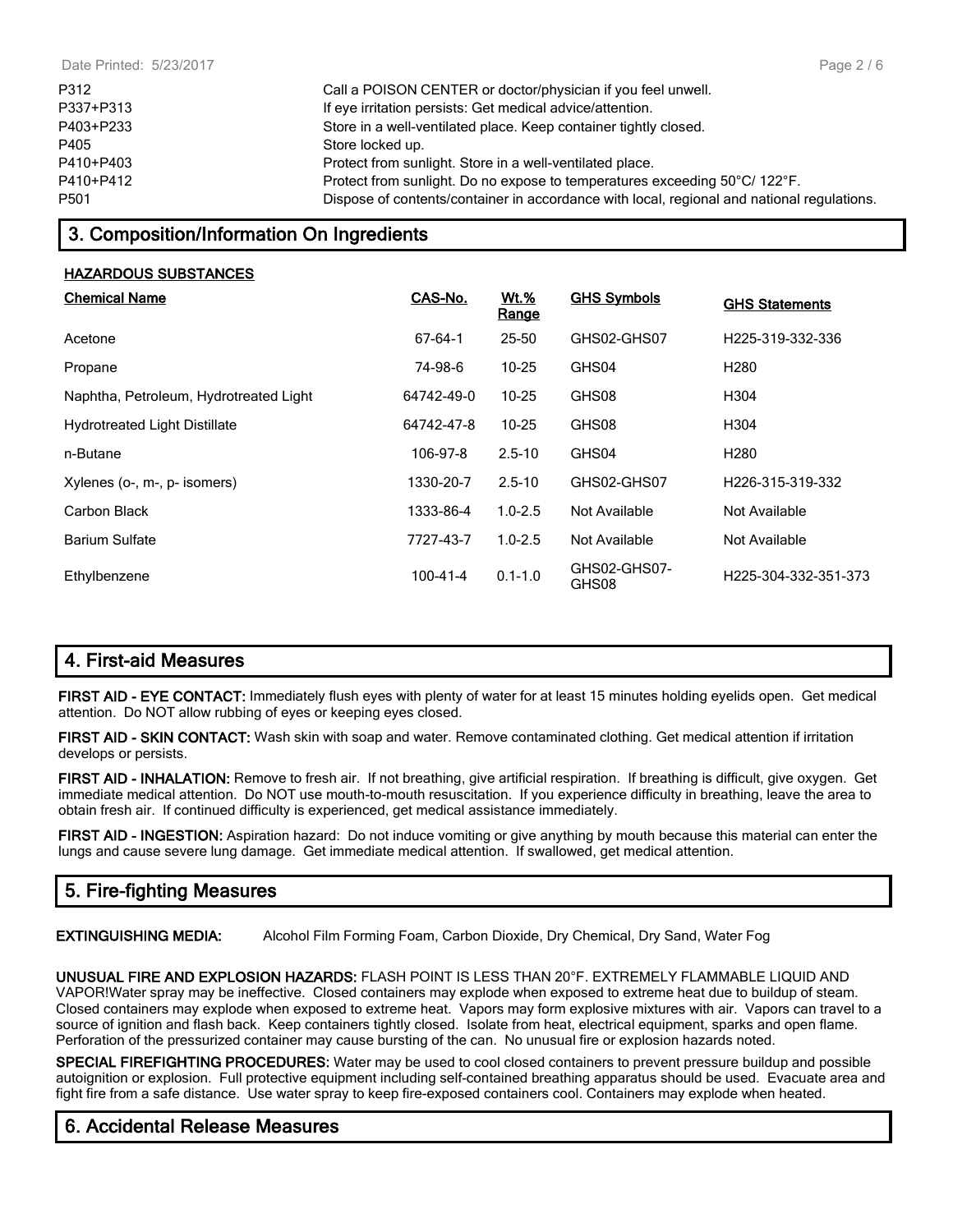STEPS TO BE TAKEN IF MATERIAL IS RELEASED OR SPILLED: Contain spilled liquid with sand or earth. DO NOT use combustible materials such as sawdust. Isolate the hazard area and deny entry to unnecessary and unprotected personnel. Remove all sources of ignition, ventilate area and remove with inert absorbent and non-sparking tools. Dispose of according to local, state (provincial) and federal regulations. Do not incinerate closed containers. Ventilate area, isolate spilled material, and remove with inert absorbent. Dispose of contaminated absorbent, container, and unused contents in accordance with local, state, and federal regulations.

# 7. Handling and Storage

HANDLING: Wash thoroughly after handling. Wash hands before eating. Remove contaminated clothing and launder before reuse. Use only in a well-ventilated area. Use only with adequate ventilation. Follow all MSDS/label precautions even after container is emptied because it may retain product residues. Avoid breathing fumes, vapors, or mist. Avoid contact with eyes, skin and clothing. STORAGE: Store in a dry, well ventilated place. Keep container tightly closed when not in use. Keep containers tightly closed.

Isolate from heat, electrical equipment, sparks and open flame. Contents under pressure. Do not store above 120 ° F. Store large quantities in buildings designed and protected for storage of flammable aerosols. Keep away from heat, sparks, flame and sources of ignition. Contents under pressure. Do not expose to heat or store above 120 ° F. Avoid excess heat. Product should be stored in tightly sealed containers and protected from heat, moisture, and foreign materials.

# 8. Exposure Controls/Personal Protection

| <b>Chemical Name</b>                 | CAS-No.    | Weight %<br>Less Than | <b>ACGIH TLV-</b><br><b>TWA</b> | <b>ACGIH TLV-</b><br><b>STEL</b> | <b>OSHA PEL-TWA</b> | <b>OSHA PEL-</b><br><b>CEILING</b> |
|--------------------------------------|------------|-----------------------|---------------------------------|----------------------------------|---------------------|------------------------------------|
| Acetone                              | 67-64-1    | 30.0                  | $250$ ppm                       | $500$ ppm                        | $1000$ ppm          | N.E.                               |
| Propane                              | 74-98-6    | 20.0                  | N.E.                            | N.E.                             | $1000$ ppm          | N.E.                               |
| Naphtha, Petroleum,                  | 64742-49-0 | 15.0                  | N.E.                            | N.E.                             | N.E.                | N.E.                               |
| <b>Hydrotreated Light</b>            |            |                       |                                 |                                  |                     |                                    |
| <b>Hydrotreated Light Distillate</b> | 64742-47-8 | 15.0                  | N.E.                            | N.E.                             | N.E.                | N.E.                               |
| n-Butane                             | 106-97-8   | 10.0                  | N.E.                            | $1000$ ppm                       | N.E.                | N.E.                               |
| Xylenes (o-, m-, p- isomers)         | 1330-20-7  | 5.0                   | $100$ ppm                       | $150$ ppm                        | $100$ ppm           | N.E.                               |
| Carbon Black                         | 1333-86-4  | 5.0                   | $3$ mg/m $3$                    | N.E.                             | $3.5 \text{ mg/m}$  | N.E.                               |
| <b>Barium Sulfate</b>                | 7727-43-7  | 5.0                   | $5 \,\mathrm{mg/m}$             | N.E.                             | $15 \text{ mg/m}$   | N.E.                               |
| Ethylbenzene                         | 100-41-4   | 1.0                   | 20 ppm                          | N.E.                             | $100$ ppm           | N.E.                               |

### PERSONAL PROTECTION

ENGINEERING CONTROLS: Use process enclosures, local exhaust ventilation, or other engineering controls to control airborne levels below recommended exposure limits. Use explosion-proof ventilation equipment. Provide general dilution of local exhaust ventilation in volume and pattern to keep TLV of hazardous ingredients below acceptable limits. Prevent build-up of vapors by opening all doors and windows to achieve cross-ventilation.

RESPIRATORY PROTECTION: A respiratory protection program that meets OSHA 1910.134 and ANSI Z88.2 requirements must be followed whenever workplace conditions warrant a respirator's use. A NIOSH/MSHA approved air purifying respirator with organic vapor cartridge or canister may be permissible under certain circumstances where airborne concentrations are expected to exceed exposure limits.

SKIN PROTECTION: Use gloves to prevent prolonged skin contact. Use impervious gloves to prevent skin contact and absorption of this material through the skin. Nitrile or Neoprene gloves may afford adequate skin protection.

EYE PROTECTION: Use safety eyewear designed to protect against splash of liquids.

OTHER PROTECTIVE EQUIPMENT: Refer to safety supervisor or industrial hygienist for further guidance regarding types of personal protective equipment and their applications. Refer to safety supervisor or industrial hygienist for further information regarding personal protective equipment and its application.

HYGIENIC PRACTICES: Wash thoroughly with soap and water before eating, drinking or smoking. Remove contaminated clothing immediately and launder before reuse.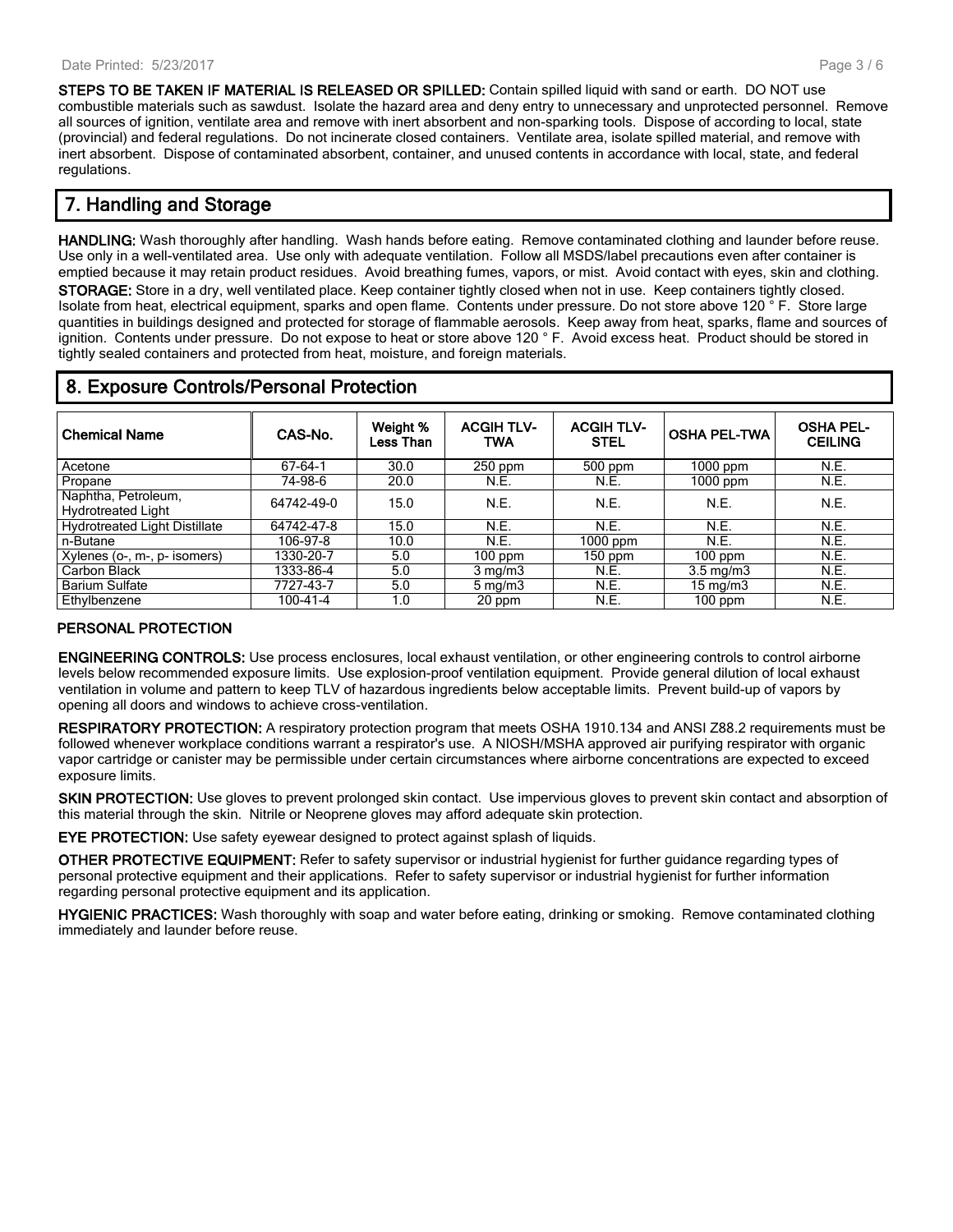# 9. Physical and Chemical Properties

| Appearance:                 | Aerosolized Mist           | <b>Physical State:</b>            | Liguid       |
|-----------------------------|----------------------------|-----------------------------------|--------------|
| Odor:                       | Solvent Like               | <b>Odor Threshold:</b>            | N.E.         |
| <b>Relative Density:</b>    | 0.761                      | pH:                               | N.A.         |
| Freeze Point, °C:           | N.D.                       | Viscosity:                        | N.D.         |
| <b>Solubility in Water:</b> | Slight                     | Partition Coefficient, n-octanol/ | N.D.         |
| Decompostion Temp., °C:     | N.D.                       | water:                            |              |
| Boiling Range, °C:          | $-37 - 3,000$              | <b>Explosive Limits, vol%:</b>    | $0.9 - 13.0$ |
| <b>Flammability:</b>        | <b>Supports Combustion</b> | Flash Point, °C:                  | -96          |
| <b>Evaporation Rate:</b>    | <b>Faster than Ether</b>   | Auto-ignition Temp., °C:          | N.D.         |
| <b>Vapor Density:</b>       | Heavier than Air           | Vapor Pressure:                   | N.D.         |

(See "Other information" Section for abbreviation legend)

# 10. Stability and Reactivity

CONDITIONS TO AVOID: Avoid temperatures above 120°F (49°C). Avoid contact with strong acid and strong bases. Avoid all possible sources of ignition.

INCOMPATIBILITY: Incompatible with strong oxidizing agents, strong acids and strong alkalies.

HAZARDOUS DECOMPOSITION: By open flame, carbon monoxide and carbon dioxide. When heated to decomposition, it emits acrid smoke and irritating fumes. Contains solvents which may form carbon monoxide, carbon dioxide, and formaldehyde.

HAZARDOUS POLYMERIZATION: Will not occur under normal conditions.

STABILITY: This product is stable under normal storage conditions.

## 11. Toxicological information

EFFECTS OF OVEREXPOSURE - EYE CONTACT: Causes Serious Eye Irritation

EFFECTS OF OVEREXPOSURE - SKIN CONTACT: Substance may cause slight skin irritation. May cause skin irritation. Allergic reactions are possible. Prolonged or repeated contact may cause skin irritation.

EFFECTS OF OVEREXPOSURE - INHALATION: Harmful if inhaled. High gas, vapor, mist or dust concentrations may be harmful if inhaled. Avoid breathing fumes, spray, vapors, or mist. High vapor concentrations are irritating to the eyes, nose, throat and lungs. Prolonged or excessive inhalation may cause respiratory tract irritation.

EFFECTS OF OVEREXPOSURE - INGESTION: Harmful if swallowed. Aspiration hazard if swallowed; can enter lungs and cause damage.

EFFECTS OF OVEREXPOSURE - CHRONIC HAZARDS: May cause central nervous system disorder (e.g., narcosis involving a loss of coordination, weakness, fatigue, mental confusion, and blurred vision) and/or damage. High concentrations may lead to central nervous system effects (drowsiness, dizziness, nausea, headaches, paralysis, and blurred vision) and/or damage. Reports have associated repeated and prolonged occupational overexposure to solvents with permanent brain and nervous system damage. Overexposure to xylene in laboratory animals has been associated with liver abnormalities, kidney, lung, spleen, eye and blood damage as well as reproductive disorders. Effects in humans, due to chronic overexposure, have included liver, cardiac abnormalities and nervous system damage. Contains carbon black. Chronic inflammation, lung fibrosis, and lung tumors have been observed in some rats experimentally exposed for long periods of time to excessive concentrations of carbon black and several insoluble fine dust particles. Tumors have not been observed in other animal species (i.e., mouse and hamster) under similar circumstances and study conditions. Epidemiological studies of North American workers show no evidence of clinically significant adverse health effects due to occupational exposure to carbon black.

Carbon black is listed as a Group 2B-"Possibly carcinogenic to humans" by IARC and is proposed to be listed as A4- "not classified as a human carcinogen" by the American Conference of Governmental Industrial Hygienists. Significant exposure is not anticipated during brush application or drying. Risk of overexposure depends on duration and level of exposure to dust from repeated sanding of surfaces or spray mist and the actual concentration of carbon black in the formula. IARC lists Ethylbenzene as a possible human carcinogen (group 2B).

PRIMARY ROUTE(S) OF ENTRY: Eye Contact, Ingestion, Inhalation, Skin Absorption, Skin Contact

#### ACUTE TOXICITY VALUES The acute effects of this product have not been tested. Data on individual components are tabulated below:

| CAS-No.    | <b>Chemical Name</b>                   | Oral LD50       | Dermal LD50         | Vapor LC50     |
|------------|----------------------------------------|-----------------|---------------------|----------------|
| 67-64-1    | Acetone                                | 5800 mg/kg Rat  | >15700 mg/kg Rabbit | 50.1 mg/L Rat  |
| 74-98-6    | Propane                                | N.I.            |                     | 658 mg/L Rat   |
| 64742-49-0 | Naphtha, Petroleum, Hydrotreated Light | >5000 mg/kg Rat | >3160 mg/kg Rabbit  | >4951 mg/L Rat |
| 64742-47-8 | <b>Hydrotreated Light Distillate</b>   | >5000 mg/kg Rat | >2000 mg/kg Rabbit  | >5000 mg/L Rat |
| 106-97-8   | n-Butane                               | N.I.            | .N.I.               | 658 mg/L Rat   |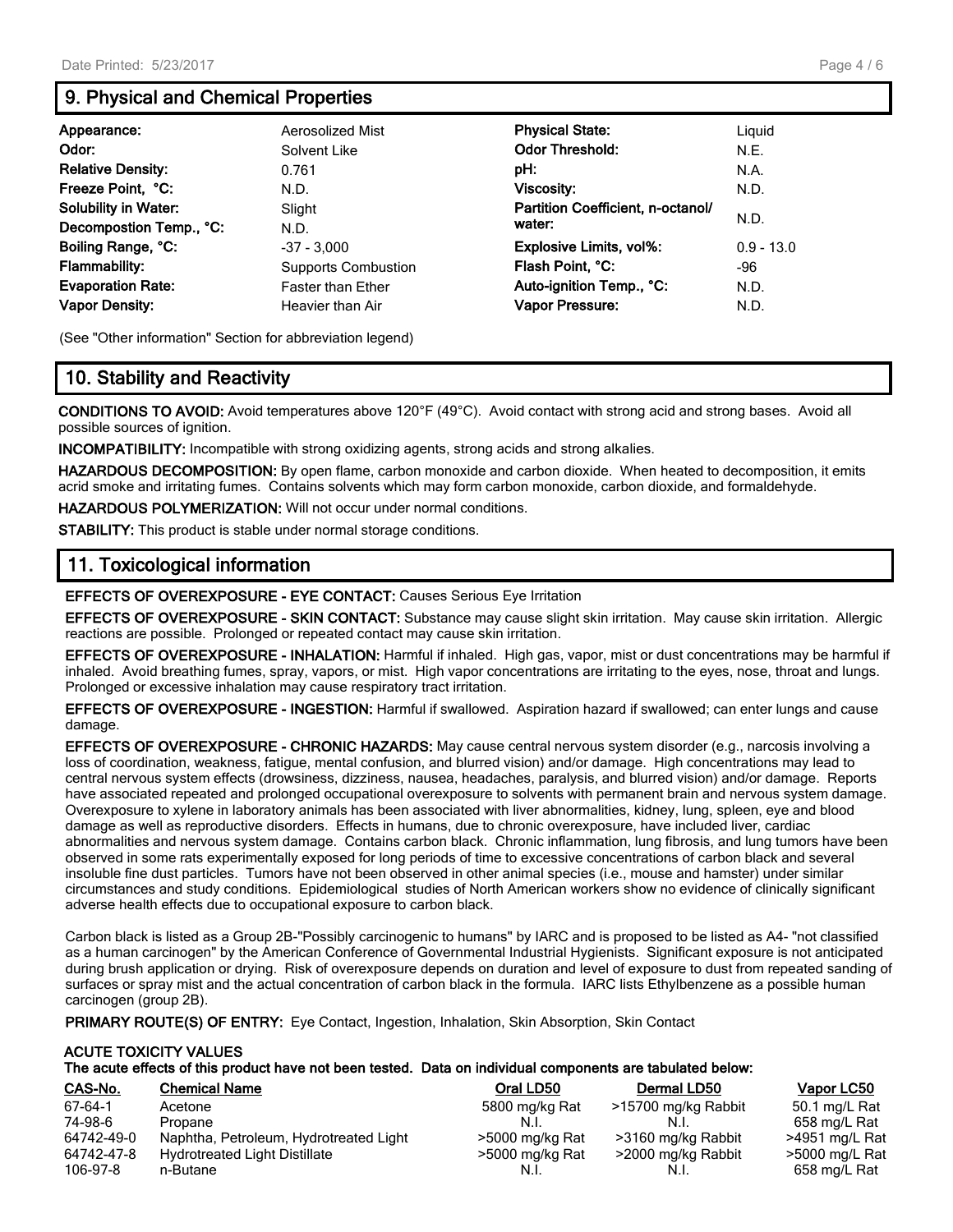| 1330-20-7 | Xylenes (o-, m-, p- isomers) |
|-----------|------------------------------|
| 1333-86-4 | Carbon Black                 |
| 100-41-4  | Ethylbenzene                 |

N.I. - No Information

## 12. Ecological Information

ECOLOGICAL INFORMATION: Product is a mixture of listed components. Product is a mixture of listed components.

### 13. Disposal Information

DISPOSAL INFORMATION: Dispose of material in accordance to local, state, and federal regulations and ordinances. Do not allow to enter waterways, wastewater, soil, storm drains or sewer systems.

## 14. Transport Information

|                              | Domestic (USDOT)                               | International (IMDG) | Air (IATA) | <b>TDG (Canada)</b>                            |
|------------------------------|------------------------------------------------|----------------------|------------|------------------------------------------------|
| <b>UN Number:</b>            | N.A.                                           | 1950                 | 1950       | N.A.                                           |
| <b>Proper Shipping Name:</b> | Paint Products in<br><b>Limited Quantities</b> | Aerosols             | Aerosols   | Paint Products in<br><b>Limited Quantities</b> |
| <b>Hazard Class:</b>         | N.A.                                           | 2.1                  | 2.1        | N.A.                                           |
| <b>Packing Group:</b>        | N.A.                                           | N.A.                 | N.A.       | N.A.                                           |
| <b>Limited Quantity:</b>     | Yes                                            | Yes                  | Yes        | Yes                                            |

## 15. Regulatory Information

## U.S. Federal Regulations:

#### CERCLA - SARA Hazard Category

This product has been reviewed according to the EPA 'Hazard Categories' promulgated under Sections 311 and 312 of the Superfund Amendment and Reauthorization Act of 1986 (SARA Title III) and is considered, under applicable definitions, to meet the following categories:

Fire Hazard, Pressure Hazard, Acute Health Hazard, Chronic Health Hazard

#### Sara Section 313:

This product contains the following substances subject to the reporting requirements of Section 313 of Title III of the Superfund Amendment and Reauthorization Act of 1986 and 40 CFR part 372:

| <b>Chemical Name</b>         | CAS-No.        |
|------------------------------|----------------|
| Xylenes (o-, m-, p- isomers) | 1330-20-7      |
| Ethylbenzene                 | $100 - 41 - 4$ |

#### Toxic Substances Control Act:

This product contains the following chemical substances subject to the reporting requirements of TSCA 12(b) if exported from the United States:

No TSCA 12(b) components exist in this product.

3500 mg/kg Rat >4350 mg/kg Rabbit 29.08 mg/L Rat  $>15400$  mg/kg Rat N.I. N.I. N.I. 100-41-4 Ethylbenzene 3500 mg/kg Rat 15400 mg/kg Rabbit 17.4 mg/L Rat